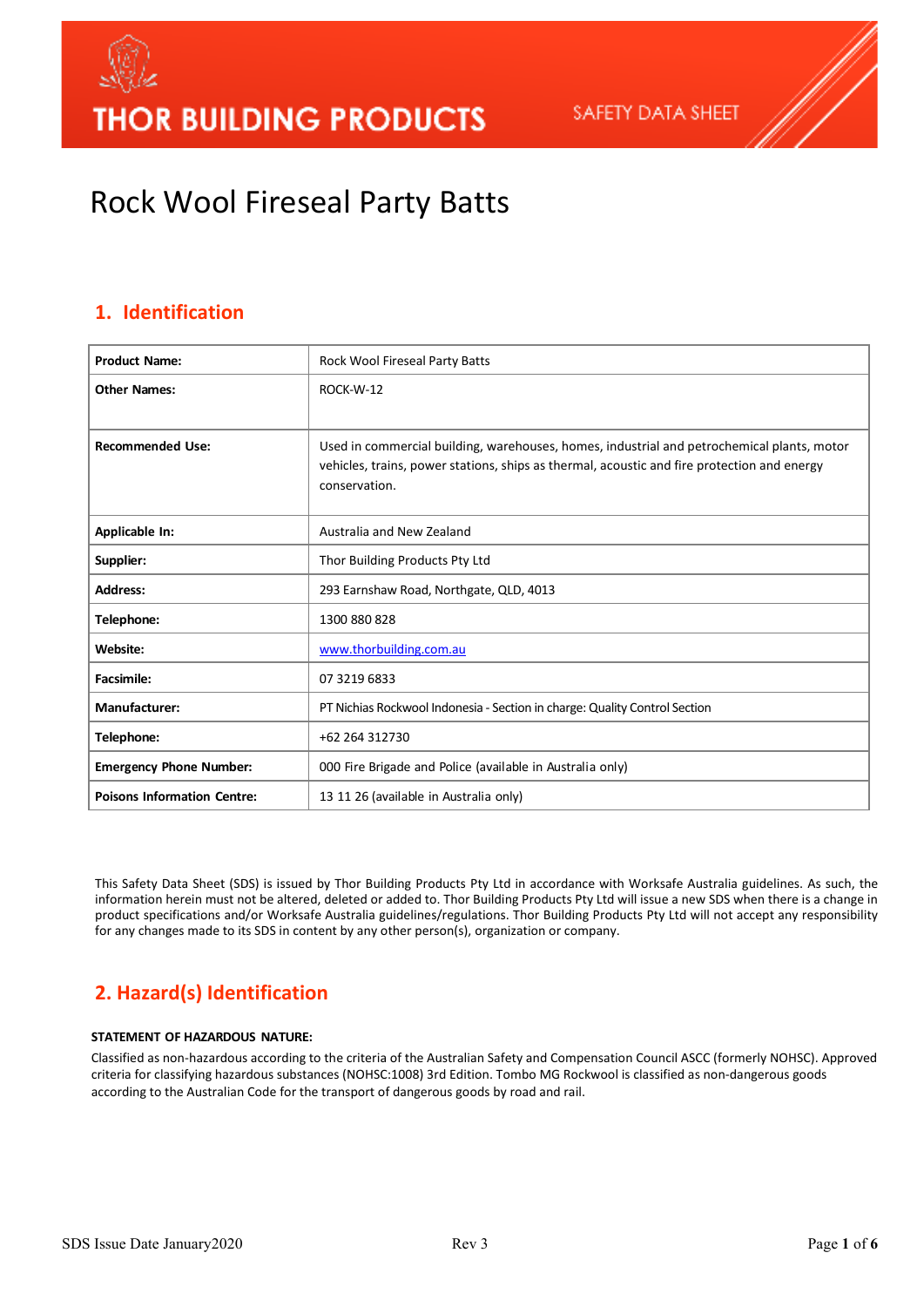

### **3. Composition / Information on Ingredients**

| <b>Chemical Name:</b>                                                                   | Synonyms | <b>Proportion:</b> | <b>CAS Number:</b> |
|-----------------------------------------------------------------------------------------|----------|--------------------|--------------------|
| Mineral Rockwool Fibre<br>(Amorphous, non-crystalline, biosoluble<br>Note Q applicable) |          | >85%               |                    |
| Heat-cured resin (fibre binding agent)                                                  |          | >15%               |                    |

## **4. First Aid Measures**

| Swallowed:               | Rinse lips and mouth with water.                                                                                                                                                                                                                                                                            |
|--------------------------|-------------------------------------------------------------------------------------------------------------------------------------------------------------------------------------------------------------------------------------------------------------------------------------------------------------|
| Eyes:                    | Flush with clean water. If symptoms persist seek medical attention.                                                                                                                                                                                                                                         |
| Skin:                    | Rinse off with water, preferably running. If itch or discomfort continues seek medical attention.                                                                                                                                                                                                           |
| Inhaled:                 | Remove to fresh air. If symptoms persist seek medical attention.                                                                                                                                                                                                                                            |
| <b>Advice to Doctor:</b> | Any symptoms and signs of ill-health are likely to be due to other causes. Can be slightly itchy on prolonged<br>contact with skin. Does not produce any acute or chronic health effects. Treatment should be directed<br>toward cleansing the skin, throat or eyes and symptomatic treatment as necessary. |

### **5. Fire Fighting Measures**

| Flammability:                     | This product is non-flammable.                                                                                                                                                                                                                                                         |
|-----------------------------------|----------------------------------------------------------------------------------------------------------------------------------------------------------------------------------------------------------------------------------------------------------------------------------------|
| Suitable extinguishing media:     | As needed for surrounding fire conditions. Any extinguishing media may be used as<br>required. Waterfog may be used to cool intact containers and nearby storage areas.                                                                                                                |
| Hazards from combustion products: | Tombo MG Rockwool / Insulation is non-flammable, but the plastic wrapping, resin<br>binder, may decompose, smolder or burn in a fire or when heated above 250oc. If<br>product is present in a fire, toxic gasses or smoke may be evolved depending on<br>surrounding fire conditions. |
| <b>Fire Fighting Procedures:</b>  | As needed for surrounding fire conditions. If required, evacuate area and contact<br>emergency services; remain upwind and notify those down wind of fire hazard; and wear<br>protective equipment including self contained breathing apparatus (SCBA).                                |
| <b>HAZCHEM Code:</b>              | None allocated.                                                                                                                                                                                                                                                                        |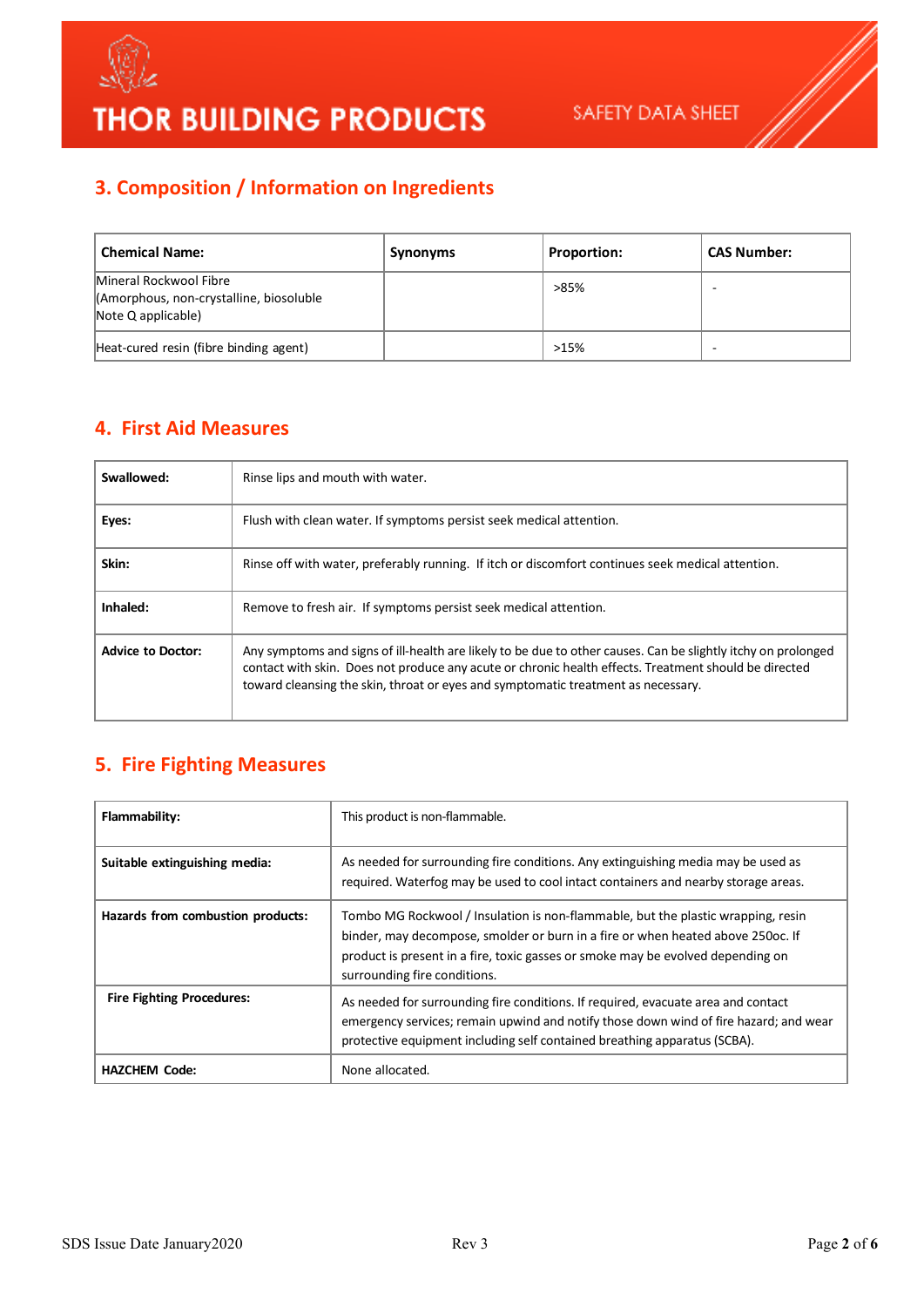

### **6. Accidental Release Measures**

| <b>Containment Procedure:</b> | If product is torn or loose, cover or reseal to minimize fibre release. Reuse where possible<br>or place in a sealable plastic bag for disposal according to local authority guidelines.                                                         |
|-------------------------------|--------------------------------------------------------------------------------------------------------------------------------------------------------------------------------------------------------------------------------------------------|
| <b>Clean Up Procedure:</b>    | Personnel directly involved in clean up of loose material should wear personal protective<br>equipment as described in Section 8. Clean area so as to avoid dispersion of loose material or<br>fibres using wet sweep methods or vacuum cleaner. |

### **7. Handling and Storage**

| Handling:          | These are safe in use. Once installed, the product does not release dust or fibres.<br>Handling, installing or removing the product may result in some dust and airborne fibre.<br>Minimise eye or skin contact and inhalation during handling installation and removal (see Section 8).<br>Observe good personal hygiene, including washing hands before eating. Remove personal protective<br>equipment before entering eating areas. |
|--------------------|-----------------------------------------------------------------------------------------------------------------------------------------------------------------------------------------------------------------------------------------------------------------------------------------------------------------------------------------------------------------------------------------------------------------------------------------|
| Storage:           | Store in sealed container in cool, dry area, removed from foodstuffs. Ensure packages are adequately<br>labeled protected from physical damage and sealed when not in use. Avoid packaging being stored<br>under UV light (direct sunlight) for long periods.                                                                                                                                                                           |
| Incompatibilities: | None                                                                                                                                                                                                                                                                                                                                                                                                                                    |

### **8. Exposure Controls / Personal Protection**

| <b>National Exposure Standards:</b>                                                         | None allocated for Tombo MG Rockwool Insulation products, which may be regarded as<br>nuisance dusts. The supplier / distributor recommends following the National<br>Occupational Exposure Standard (NES) Australian Safety and Compensation Council<br>ASCC (formerly NOHSC) general guide to keep all occupational exposures to dust and<br>other atmospheric containments to as low a level as workable.<br>For non-hazardous nuisance dusts: 2.0mg/m3 TWA for inspirable dusts and / or<br>10mg/m3 TWA for total dust (of any type or particle size). |
|---------------------------------------------------------------------------------------------|------------------------------------------------------------------------------------------------------------------------------------------------------------------------------------------------------------------------------------------------------------------------------------------------------------------------------------------------------------------------------------------------------------------------------------------------------------------------------------------------------------------------------------------------------------|
| <b>Notes on Exposure Standards</b>                                                          | Exposure Standard (TWA) is the time-weighted average airborne concentration over<br>an eight-hour working day, for a five-day working week over an entire working life.<br>According to current knowledge this concentration should not impair the health or cause<br>undue discomfort to nearly all workers.                                                                                                                                                                                                                                              |
| <b>Biological Limit Value:</b>                                                              | No biological limit(s) allocated.                                                                                                                                                                                                                                                                                                                                                                                                                                                                                                                          |
| <b>ENGINEERING CONTROLS</b>                                                                 |                                                                                                                                                                                                                                                                                                                                                                                                                                                                                                                                                            |
| <b>Special Consideration for Repair</b><br>and/or Maintenance of Contaminated<br>Equipment: | Work areas should be cleaned regularly and vacuuming or wet sweeping is suggested. Use<br>of personal protective equipment as outlined below is recommended during work in areas<br>or on equipment where this product has been installed.                                                                                                                                                                                                                                                                                                                 |
| <b>Ventilation:</b>                                                                         | During most installations no special ventilation will be required. However, if installing in<br>dusty or poorly ventilated areas, or during the first heat-up cycle in high temperature<br>industrial application, local exhaust ventilation should be considered. Work practices<br>should aim to minimise the release of and exposure to fibres and dust. Hand tools<br>generate the least amount of dust and fibres. If power tools are used directly on the<br>product appropriate dust collection systems are recommended.                            |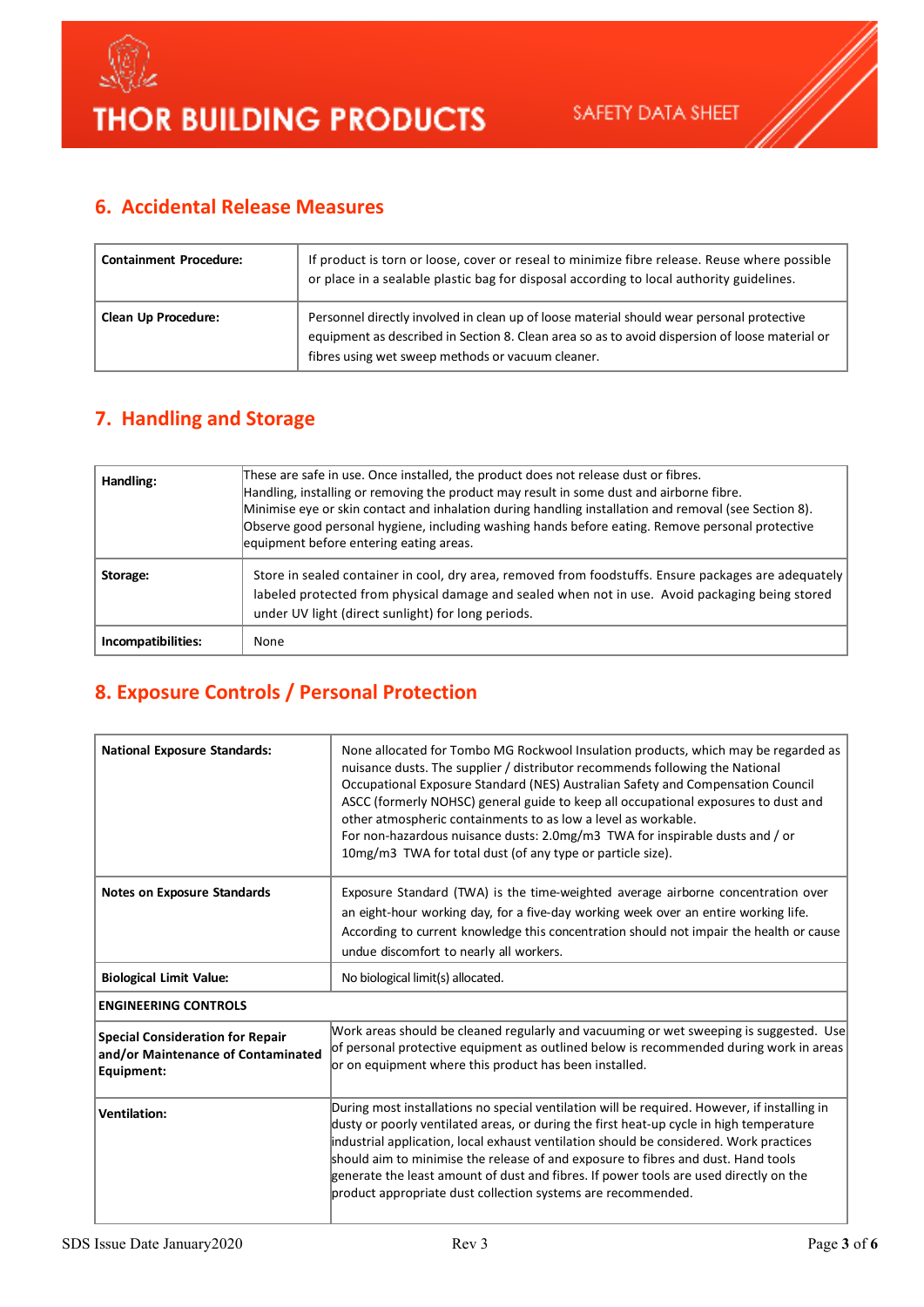



| SECTION 8: EXPOSURE CONTROLS / PERSONAL PROTECTION continued |                                                                                                                                                                                                                                                                                           |  |
|--------------------------------------------------------------|-------------------------------------------------------------------------------------------------------------------------------------------------------------------------------------------------------------------------------------------------------------------------------------------|--|
| PERSONAL PROTECTION EQUIPMENT                                |                                                                                                                                                                                                                                                                                           |  |
| <b>Personal Hygiene:</b>                                     | Personal hygiene; washing of exposed skin with soap and water at the end<br>of a shift or as required is recommended as a comfort measure.                                                                                                                                                |  |
| <b>Skin Protection:</b>                                      | Direct skin contact can be minimized by wearing long-sleeved shirts and trousers, a<br>hat and standard duty gloves conforming to Australian Standard AS2161. Work<br>clothes should be washed regularly and separately from other clothes.                                               |  |
| <b>Eye Protection:</b>                                       | When handling these products especially overhead or in enclosed or poorly<br>ventilated areas such as ceiling spaces, eye contact with dust or fibres can be avoided<br>by wearing ventilated non-fogging dust resistant goggles conforming to Australian<br>and New Zealand AS/NZS 1336. |  |
| <b>Respiratory Protection:</b>                               | A class P1, P2, N95 respirator is, in all but the most dusty or poorly ventilated locations,<br>sufficient to minimise irritation of the respiratory tract when installing this product.                                                                                                  |  |
| <b>Smoking and other Dusts:</b>                              | Inhalation of airborne particles from other sources, including cigarette smoke, may increase<br>the risk of lung disease. All work and storage areas should be smoke free zones and other<br>airborne contaminants be kept to a minimum.                                                  |  |

### **9. Physical and Chemical Properties**

| Appearance:                                                           | The material presents as a green/yellow/brown fibrous matt. It is supplied in pre-<br>formed Pipe Section, Flexible Blanket, Rigid Slab in various sizes, densities and<br>thicknesses. The products are wrapped in plastic and may have Foil Facing, Black Scrim<br>Facing, White Scrim Facing and with or without Wire Mesh |
|-----------------------------------------------------------------------|-------------------------------------------------------------------------------------------------------------------------------------------------------------------------------------------------------------------------------------------------------------------------------------------------------------------------------|
| Odour:                                                                | Usually odourless but may have faint amine odour.                                                                                                                                                                                                                                                                             |
| pH, at stated concentration:                                          | Not applicable                                                                                                                                                                                                                                                                                                                |
| <b>Vapour Pressure/Density:</b>                                       | Not applicable                                                                                                                                                                                                                                                                                                                |
| Boiling Point/range (°C):                                             | Not applicable                                                                                                                                                                                                                                                                                                                |
| Melting Point (°C):                                                   | Over 800o c                                                                                                                                                                                                                                                                                                                   |
| Solubility in water:                                                  | Insoluble                                                                                                                                                                                                                                                                                                                     |
| <b>Decomposition Temperature;</b>                                     | Binder decomposition 250oc                                                                                                                                                                                                                                                                                                    |
| <b>Volatile Organic Compounds</b><br>(VOC) content/Percent Volatiles: | Low                                                                                                                                                                                                                                                                                                                           |
| <b>Flash Point:</b>                                                   | Not applicable                                                                                                                                                                                                                                                                                                                |
| <b>Flash Point Method:</b>                                            | Not applicable                                                                                                                                                                                                                                                                                                                |
| Flammable (Explosive)<br>Limit - Upper:                               | Not applicable                                                                                                                                                                                                                                                                                                                |
| Flammable (Explosive)<br>Limit - Lower:                               | Not applicable                                                                                                                                                                                                                                                                                                                |
| Auto-ignition Temperature:                                            | Not applicable                                                                                                                                                                                                                                                                                                                |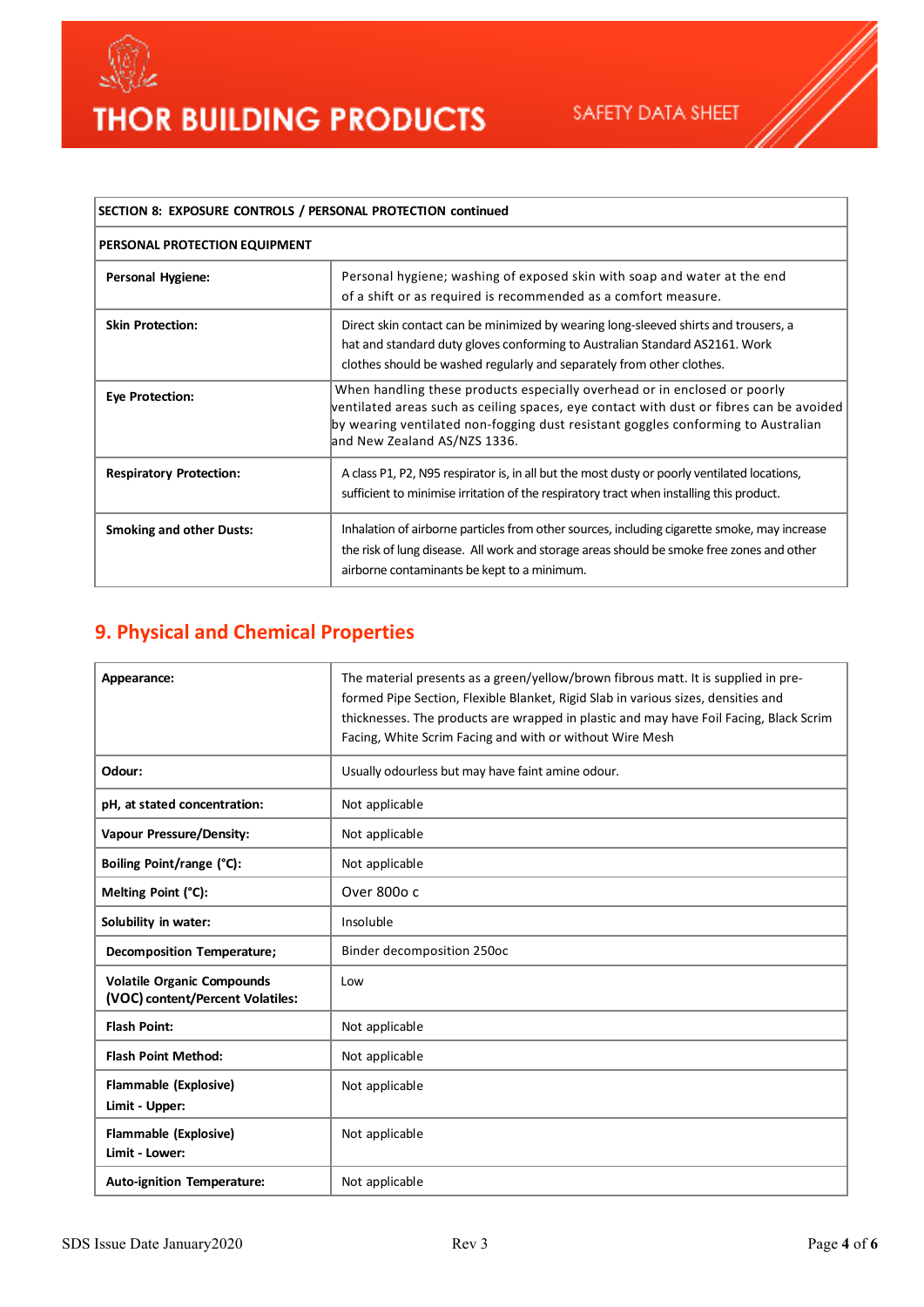

## **THOR BUILDING PRODUCTS**

### **10. Stability and Reactivity**

| <b>Chemical Stability:</b>                            | Stable.         |
|-------------------------------------------------------|-----------------|
| Incompatible Materials:                               | None identified |
| Hazardous<br><b>Reactions/Decomposition Products:</b> | None identified |

### **11. Toxicological Information**

**Toxicology data:** The fibre make up of these products are classified by Safe Work Australia as Mineral Wool.

In accord with EU ATP 31 (2009) the fibres are not classified as irritant, and being bio-soluble they are not regarded as carcinogenic.

Tombo MG Rockwool Insulation products are bio-soluble, which means that any fibres inhaled into the lungs dissolve in body fluids and are cleared from the lungs. They are categorised as having low biopersistence eg. After inhalation, as specified under note Q as listed in the Australian Hazardous Substances Information System, and in the Australian approved criteria document. Fibres from these products comply with the short-term bio-persistence test and fulfill the requirements of international and Australian authorities on biosolubility.

International authorities and Safe Work Australia do not classify Mineral Wool fibres with biosolubility as carcinogenic.

| Swallowed: | Unlikely in normal use. If attempted to be swallowed may result in gagging, vomiting, temporary itching<br>of lips, throat, and mouth.                                                                                                                                    |
|------------|---------------------------------------------------------------------------------------------------------------------------------------------------------------------------------------------------------------------------------------------------------------------------|
| Eyes:      | Can cause eye discomfort, watering and redness.                                                                                                                                                                                                                           |
| Skin:      | Handling may result in temporary itching of the skin. This is not an allergy and normally quickly disappears.                                                                                                                                                             |
| Inhaled:   | Unprotected exposure to high levels of dust of during installation and removal may cause discomfort of<br>the nose, throat, upper and lower respiratory tract. In particular, to persons suffering from asthma,<br>bronchitis, hay fever and other such chest complaints. |

#### **Health Effects: Acute (short-term)**

Note: In high temperature applications above 250oc the binder in the product which is incombustible may generate steam and off gas. During this period suitable protective equipments (section 8) should be worn. Unprotected, some irritation to the eyes, nose, throat and respiratory tract may occur.

**Health Effects: Chronic (long-term)** 

| There are no known long-term health effects. |  |
|----------------------------------------------|--|
|----------------------------------------------|--|

### **12. Ecological Information**

| Eco-toxicity:                       | This product is not classified as a hazardous air pollutant. It is suggested that based upon estimates that<br>these products are non toxic to birds, insects, fish or other organisms in the environment.                                                            |
|-------------------------------------|-----------------------------------------------------------------------------------------------------------------------------------------------------------------------------------------------------------------------------------------------------------------------|
| Persistence and<br>Degradability:   | Tombo MG Rockwool Insulation is bio-soluble and in most ecosystems it would be expected to solubilise<br>over a period of weeks to months. Binder coated Rockwool in hydrophic and no adverse effects would be<br>expected if released accidentally in water or soil. |
| <b>Ozone Depleting</b><br>Potential | Ozone depletion potential 0.                                                                                                                                                                                                                                          |